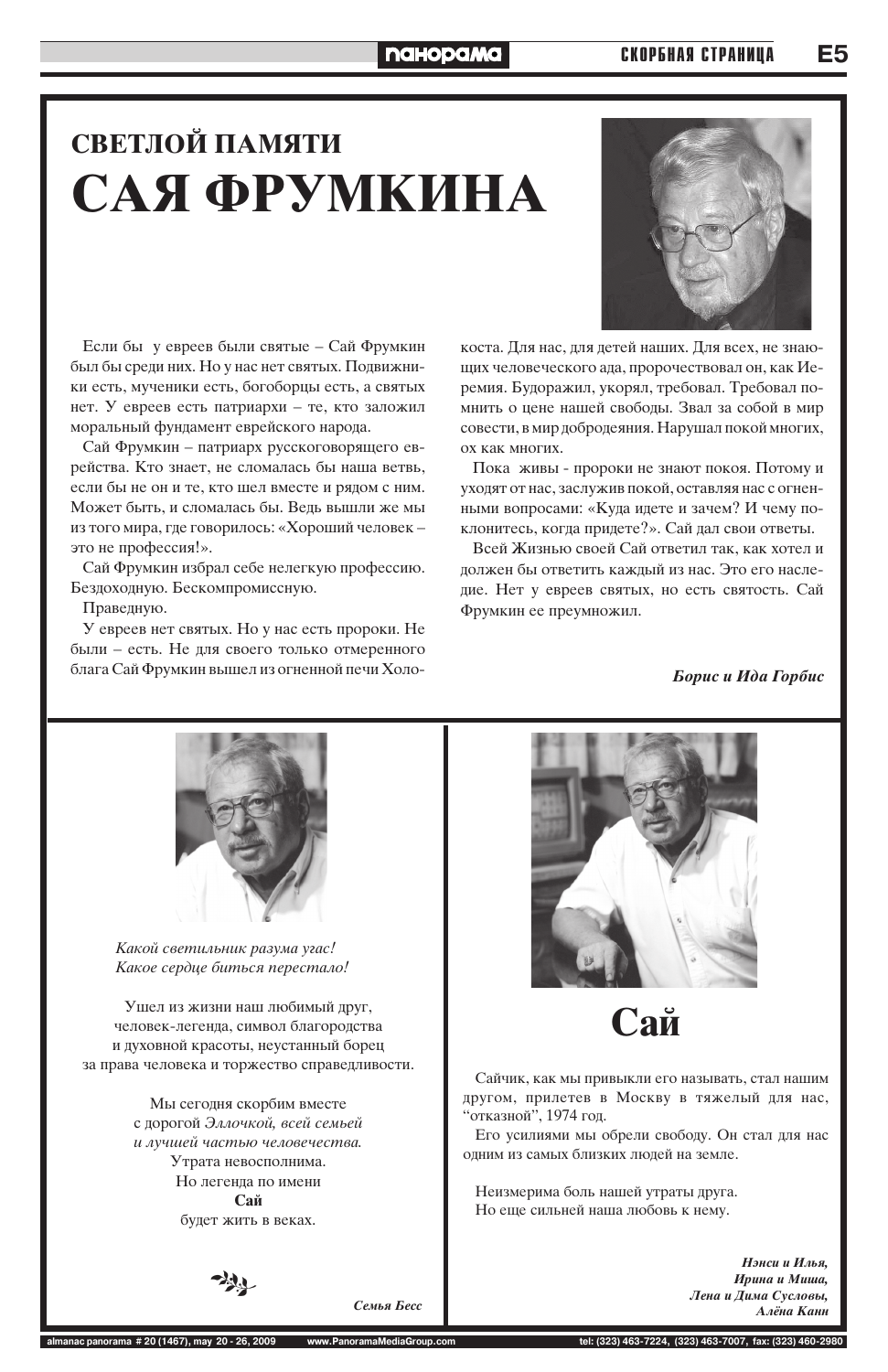#### E6 СКОРБНАЯ СТРАНИЦА

### **naHopaMa**



Ушел из жизни необыкновенный человек -



Выражаем глубокие соболезнования Эллочке, Илюше и всей семье.

> Наташа и Дима Ратинер, Ирина и Эди Браун, Мая Гибалевич с семьей

Ассоциация ветеранов Второй мировой войны Лос-Анджелеса глубоко скорбит по поводу смерти всеми уважаемого

### Сая Фрумкина

бывшего узника нацистских концлагерей, создавшего Ассоциацию бывших узников, переживших Холокост, активного борца за выезд евреев из бывшего Советского Союза, друга нашей Ассоциации. Вечная память этому замечательному человеку.

Выражаем соболезнование семье и близким покойного.

**Комитет** 

### Ушел из жизни Сай Фрумкин



замечательный, легендарный человек с нелегкой судьбой, посвятивший себя борьбе за свободу евреев, нашу свободу. Благодарность Саю - огромна, скорбь от потери – безмерна. Удивительным и жизнерадостным человеком Сай останется в нашей памяти. Наши искренние соболезнования Элле и семье.

> Боря и Марина Смородинские, Лева и Вика Смородинские

АССОЦИАЦИЯ БЫВШИХ УЗНИКОВ, ПЕРЕЖИВШИХ ХОЛОКОСТ, С ГЛУБОКИМ ПРИСКОРБИЕМ ИЗВЕЩАЕТ, ЧТО БЕЗВРЕМЕННО УШЁЛ ИЗ ЖИЗНИ ЗАМЕЧАТЕЛЬНЫЙ ЧЕЛОВЕК, БЛЕСТЯЩИЙ РУКОВОДИТЕЛЬ И ОРАТОР, НАШ БОЛЬШОЙ ДРУГ И ПОКРОВИТЕЛЬ

Сай Фрумкин

С УХОДОМ ИЗ ЖИЗНИ САЯ ФРУМКИНА НАША АССОЦИАЦИЯ И ВСЯ РУССКОЯЗЫЧНАЯ ОБЩИНА ПОНЕСЛА БОЛЬШУЮ УТРАТУ. МЫ ГЛУБОКО СКОРБИМ И ВЫРАЖАЕМ ИСКРЕННЕЕ СОБОЛЕЗНОВАНИЕ ЕГО СЕМЬЕ.

Комитет Ассоциации

## Сай Фрумкин

Глубоко скорбим о смерти близкого нам человека, единомышленника, проложившего всем нам путь в Америку.

Искренние соболезнования



Эллочке, Илюше и всей семье.



#### Лёня и Белла Франк

almanac panorama # 20 (1467), may 20 - 26, 2009 www.PanoramaMediaGroup.com tel: (323) 463-7224, (323) 463-7007, fax: (323) 460-2980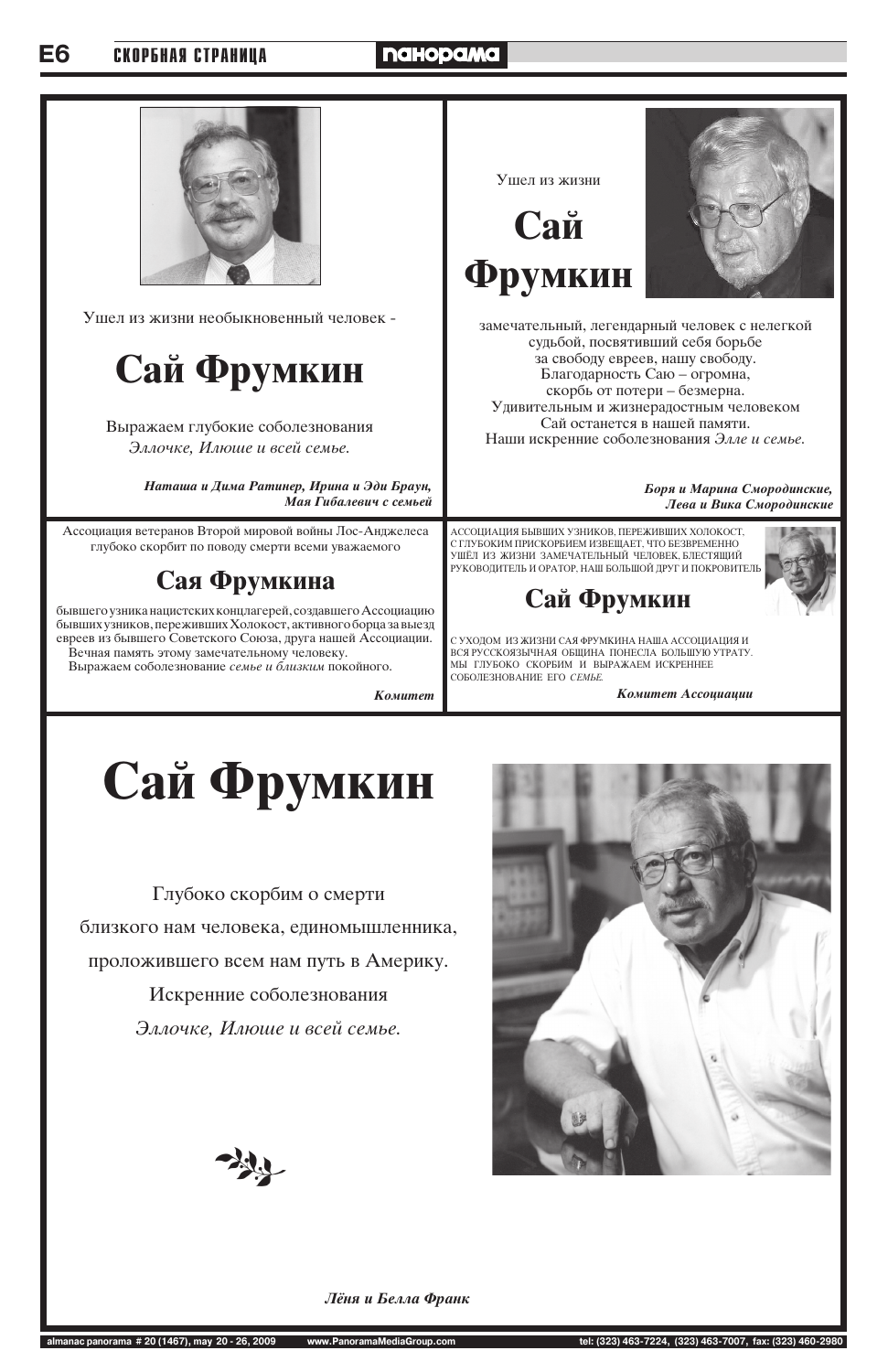### Сай Фрумки

замечательный, мужественный, жизнелюбивый человек, прошедший в юные годы фашистские концлагеря, президент Южнокалифорнийского совета в защиту советских евреев, много лет активно боровшийся за права евреев в бывшем Советском Союзе, наш друг.

> Скорбим вместе с семьей и разделяем постигшее ее горе.

Алла и Ефим Столярские, Фаина и Ефим Куц, **Елена и Владимир Баркон, Нинель и Борис Меламед,** Лиза Григоривкер, Наум Сапожников, Нюся Гейхман, Григорий Цыгутник, Полина и Маркус Клинберг, Юля Шихельман, Мира и Евсей Эпштейн, Яков Флейберович



**almanac panorama # 20 (1467), may 20 - 26, 2009 www.PanoramaMediaGroup.com tel: (323) 463-7224, (323) 463-7007, fax: (323) 460-2980**

#### **naHopama**

#### **СКОРБНАЯ СТРАНИЦА**



Выражаем глубокое соболезнование Эллочке и сыну с семьей по поводу смерти любимого мужа, отца и дедушки

### Сая Фрумкина

Скорбим вместе с вами.

**Семья Маковоз** 



Выражаем искреннее соболезнование Эллочке в связи со смертью мужа, прекрасного человека

> $A$ дминистрация и коллектив *Dvorsky School*

Ушёл из жизни



**HIAS** (Hebrew Immigrant Aid Society) LOREO (Local Russian Émigré Organizations)

Глубоко скорбим в связи с кончиной видного общественного деятеля и замечательного человека

![](_page_2_Picture_9.jpeg)

который боролся за всех эмигрантов.

Всегда будем помнить.

![](_page_2_Picture_17.jpeg)

Не сомневаемся, что дело, за которое боролся Сай, будет продолжено, и память о нем сохранится навсегда.

*Гидеон Аронофф Президент и Исполнительный Директор ХИАСа* 

> Марина Белоцерковская **Директор русского отдела ХИАСа**

> > **Джин Борщ Директор программы LOREO**